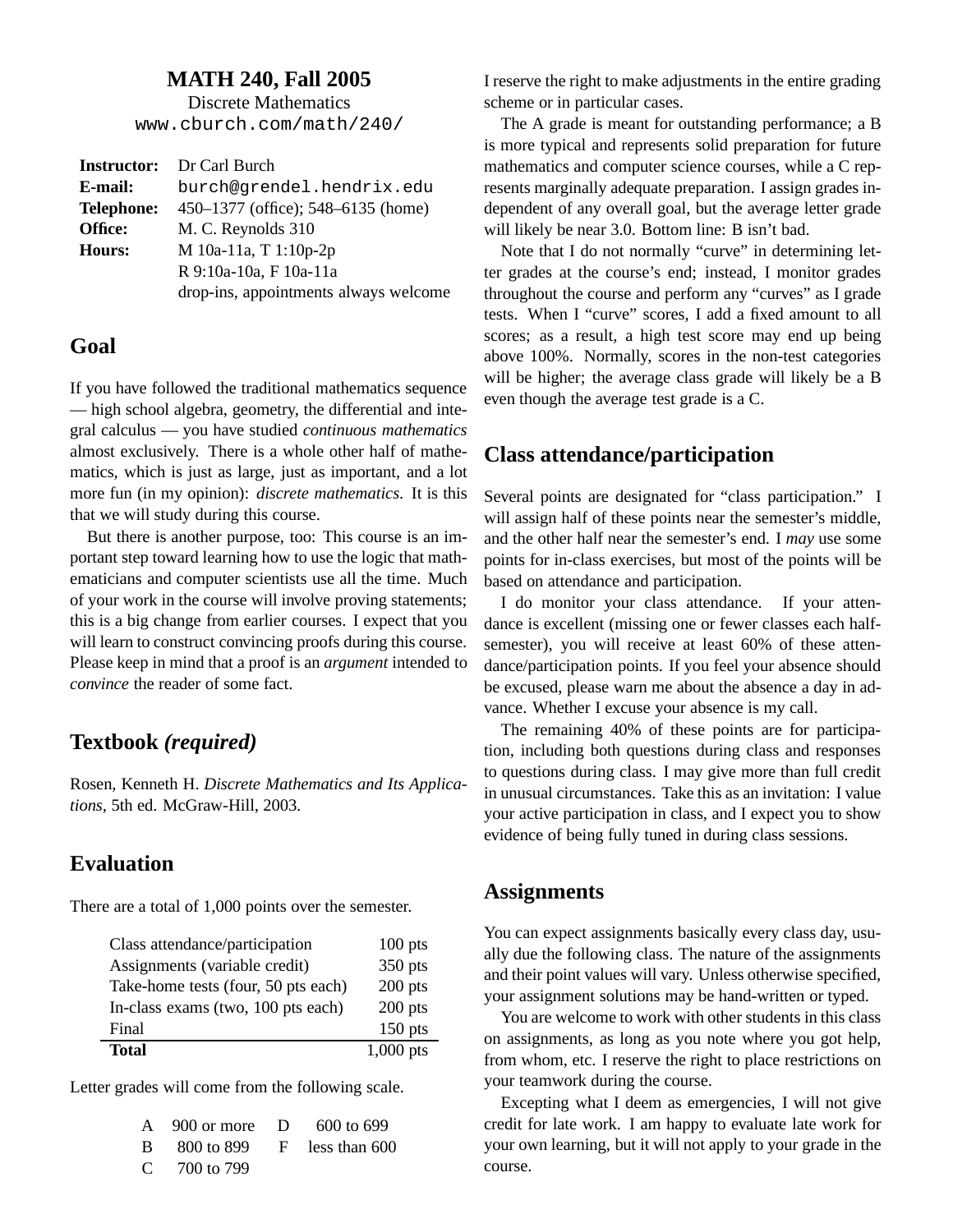## **Take-home tests**

The class has four scheduled take-home tests, which you will complete on your own. (I am the only person from whom you may receive help, and I am unlikely to be very helpful.) You may refer to your textbook and your class notes, but not to other resources.

The point of these take-home tests is primarily to give you practice with what I would call "real mathematics" — that is, inventing and writing proofs. This process is challenging, and doing it right takes time, more time than can normally be scheduled for a monitored test. Hence the take-home nature.

Rewrites on take-home tests are allowed. They are due the class day following when I distribute your initial grades. An argument on the rewrite must follow the skeleton of your original argument; you must submit the previously graded solution with your rewritten version. The grade your receive on the take-home test will be three points less than the grade given on the rewrite — or your original grade, if that is higher.

Again, I will not give credit for late work, excepting what I deem as emergencies.

# **Exams and final**

The two in-class exams and the final will be closed-book exams. While I strive for the time limit to not be an issue, I cannot guarantee this.

If you miss a test, you must receive advance permission from me to receive more than a 0. (Dire medical emergencies usually constitute an exception.) If you are excused from the test, I will either repeat your lowest exam score or administer a make-up, at my discretion. Let me know well in advance — 24 hours for exams and quizzes, and two weeks for the final. I would like to remind you that, when e-mail is impossible, telephones exist also. *Do not skip a test without my prior approval!*

Note that I may require you to document your reason for absence. Travel arrangements and work schedules are not adequate reasons to miss a test.

## **Cheating and groupwork**

You must properly attribute any work or ideas you use in assignments for this course which are quoted or derived from others. Plagiarism includes not only copying the ideas and the written and spoken words of others, but also copying or otherwise appropriating their computer files as well. Interfering with the work of others is also a serious academic offense. I will abide by the catalog's Academic Honesty policy in referring cases to the college's Committee on Academic Integrity.

Note that teamwork on assignments — when acknowledged on the assignment — is OK, subject to any limitations imposed during the course.

Discussing or viewing others' solutions to take-home tests is out of bounds until you submit a rewritten version. Also, discussing or showing your own solution to others is grounds for charges of cheating, even if apparently inadvertent (leaving a copy at a printer, for example). A strong correlation between your solution and a classmate's solution constitutes evidence of cheating.

# **Office hours**

If you aren't stopping by your professors' offices regularly to talk — whenever you can find an excuse —, you're missing out on an important element of your college education. Don't waste your time at Hendrix by staying away from your professors.

Feel free to stop by my office any time you want to talk about something related to the class. I do have some office hours listed above, but don't take these seriously: These are simply times that I try to be in my office; they are *not* intended to limit you. I'm equally available at all times that my office door is open. I'm also happy to arrange appointments.

To help you, here are some useful starters in no particular order that you can use to break in.

- $\bullet$  "We discussed X in class today, and I'm not sure I entirely understood. Could you explain it again?" Such a question is usually more appropriate during class; but if your classmates clearly understood, or if you discover later that you didn't understand it as well as you thought you did at the time, then you might ask outside class.
- "We've been discussing  $X$ , and I thought maybe  $Y$ might be an alternative solution. Any thoughts?" I really like questions like this.
- "I've having a problem getting started on this problem. Could you help me out?"
- "Do you have any advice for how I can do better in this class?"

Of course, if you're not in the building, you can telephone my office. And if I'm not in my office, you can send e-mail. But please don't e-mail me unless I'm not around: It's a lot less efficient.